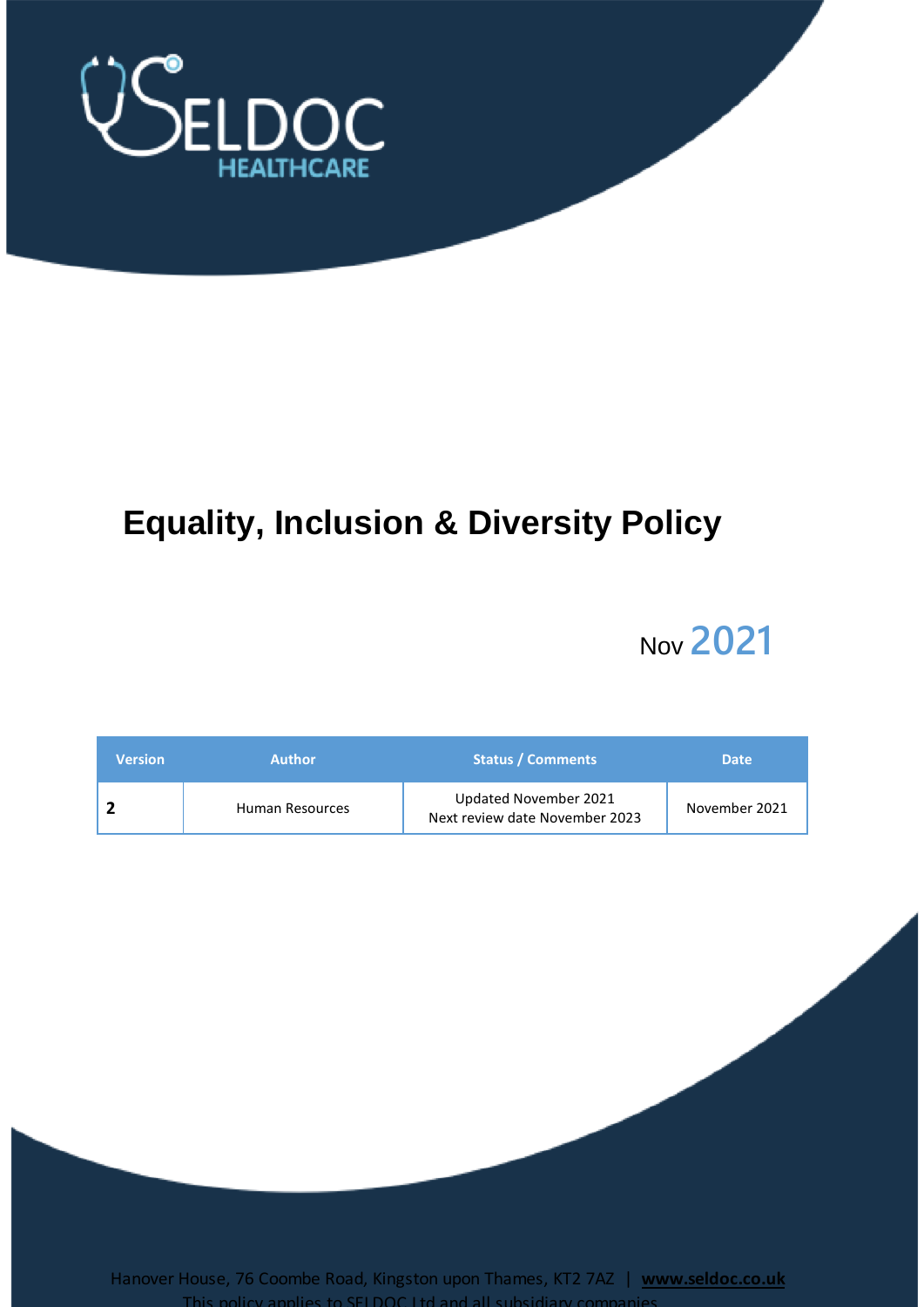## **EQUALITY, INCLUSION & DIVERSITY POLICY**

This policy covers all of the SELDOC Group of Companies – since known as SELDOC or the Company.

SELDOC is an equal opportunity employer. We are committed to promoting equality of opportunity for all staff and job applicants. We aim to create a working environment in which all individuals are able to make best use of their skills, free from discrimination or harassment, and in which all decisions are based on merit. We have adopted this policy as a means of helping to achieve these aims

The Company does not discriminate against staff on the basis of their gender, sexual orientation, marital or civil partner status, gender reassignment, race, colour, nationality, ethnic or national origin, religion or belief, disability or age ("protected characteristics").

The principles of non-discrimination and equality, inclusion and diversity also apply to the way in which staff treat visitors, clients, customers, suppliers and former staff members.

All staff have a duty to act in accordance with this policy and treat colleagues with dignity at all times, and not to discriminate against or harass other members of staff, regardless of their status. Your attention is drawn to the Company Harassment policy.

This policy does not form part of any employee's contract of employment and may be amended at any time.

#### **Who is covered by the policy?**

This policy covers all individuals working at all levels and grades, including senior managers, officers, directors, employees, consultants, contractors, trainees, homeworkers, part-time and fixed-term employees, volunteers, casual workers and agency staff (collectively referred to as staff in this policy).

## **Who is responsible for this policy?**

All managers must set an appropriate standard of behaviour, lead by example and ensure that those they manage adhere to the policy and promote our aims and objectives with regard to equality, inclusion and diversity. Managers will be given appropriate training on equality, inclusion and diversity awareness and equal opportunities recruitment and selection best practice. The CEO has overall responsibility for equality, inclusion and diversity training.

If you are involved in management or recruitment, or if you have any questions about the content or application of this policy, you should contact your Manager to request training or further information.

#### **Scope and purpose of the policy**

This policy applies to all aspects of our relationship with staff and to relations between staff members at all levels. This includes job advertisements, recruitment and selection, training and development, opportunities for promotion, conditions of service, pay and benefits, conduct at work, disciplinary and grievance procedures, and termination of employment.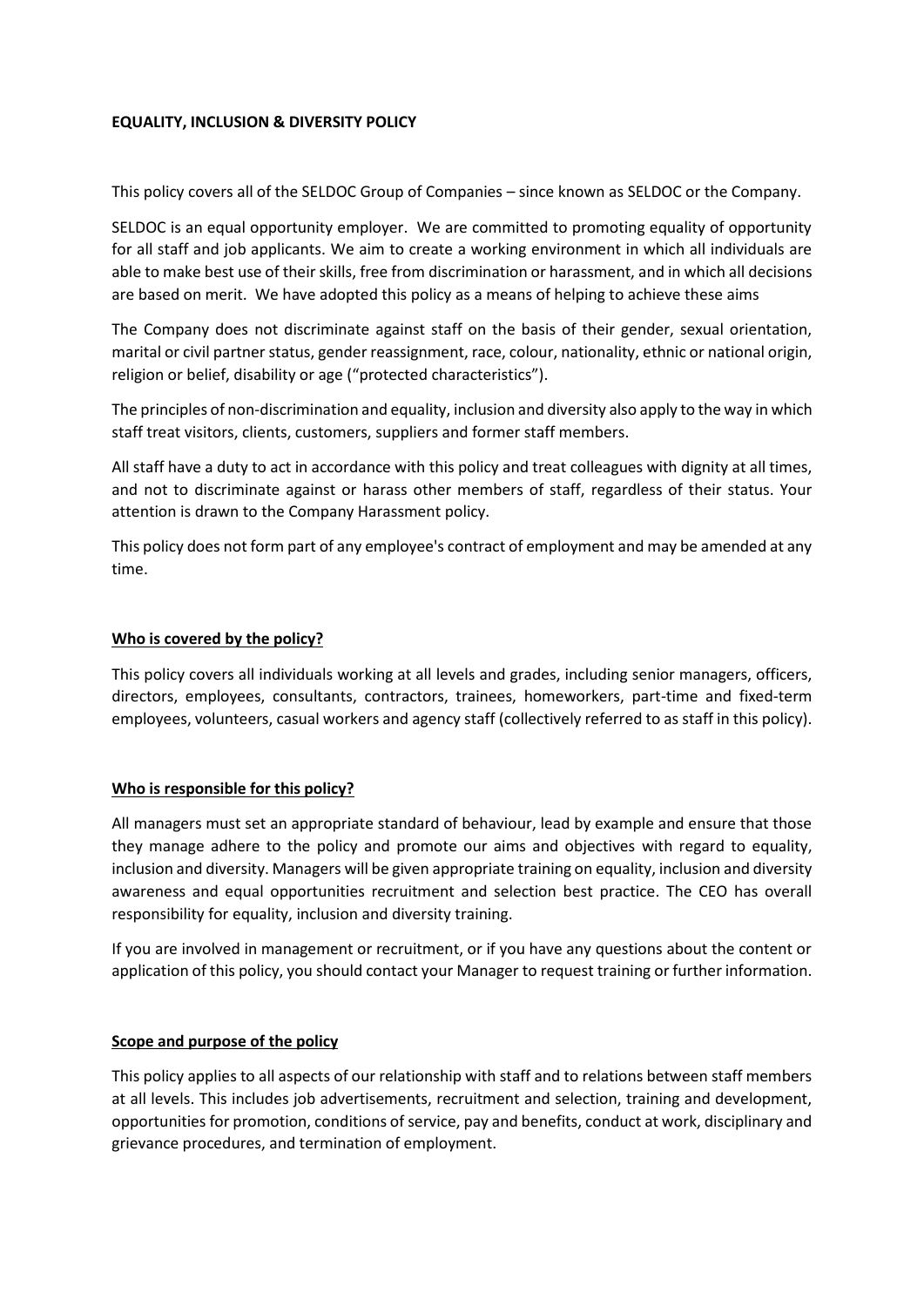## **What is discrimination?**

Discrimination by or against an employee is generally prohibited unless there is a specific legal exemption. Discrimination may be direct or indirect and it may occur intentionally or unintentionally.

Direct discrimination occurs where someone is treated less favourably because of one or more of the protected characteristics. Direct discrimination may occur even when unintentional. It may also, in some cases, occur by association – i.e. where a person is put at a disadvantage due to a characteristic of another person. Ethical vegans are protected from discrimination under equality laws as ruled by a Judge on 3rd January 2020.

Indirect discrimination occurs where someone is disadvantaged by an unjustified provision, criterion or practice that also puts other people with the same Protected Characteristic at a particular disadvantage.

*For example, a requirement for GCSE English as a selection criterion. This would have a disparately adverse impact on people educated overseas and may not be justified if all that is needed is to demonstrate a reasonable level of literacy.*

Harassment related to any of the Protected Characteristics is also prohibited. Harassment is dealt with further in our Harassment Policy.

Victimisation is also prohibited. This is less favourable treatment of someone who has complained or given information about discrimination or harassment or supported someone else's complaint.

#### **Recruitment and Selection**

The Company aims to ensure that no job applicant suffers discrimination because of any of the protected characteristics above. The Company recruitment procedures are reviewed regularly to ensure that individuals are treated on the basis of their relevant merits and abilities. Job selection criteria are regularly reviewed to ensure that they are relevant to the job and are not disproportionate.

Shortlisting of applicants should be done by more than one person wherever possible.

Job advertisements should avoid stereotyping or using wording that may discourage groups with a particular protected characteristic from applying. They should include an appropriate short policy statement on equal opportunities and a copy of this policy shall be sent on request to those who enquire about vacancies.

The Company takes steps to ensure that any vacancies are advertised to a diverse labour market and, where relevant, to particular groups that have been identified as disadvantaged or underrepresented in our organisation. Where appropriate, the Director may approve the use of lawful exemptions to recruit someone with a particular protected characteristic - for example, where the job can only be done by a woman. The advertisement should specify the exemption that applies.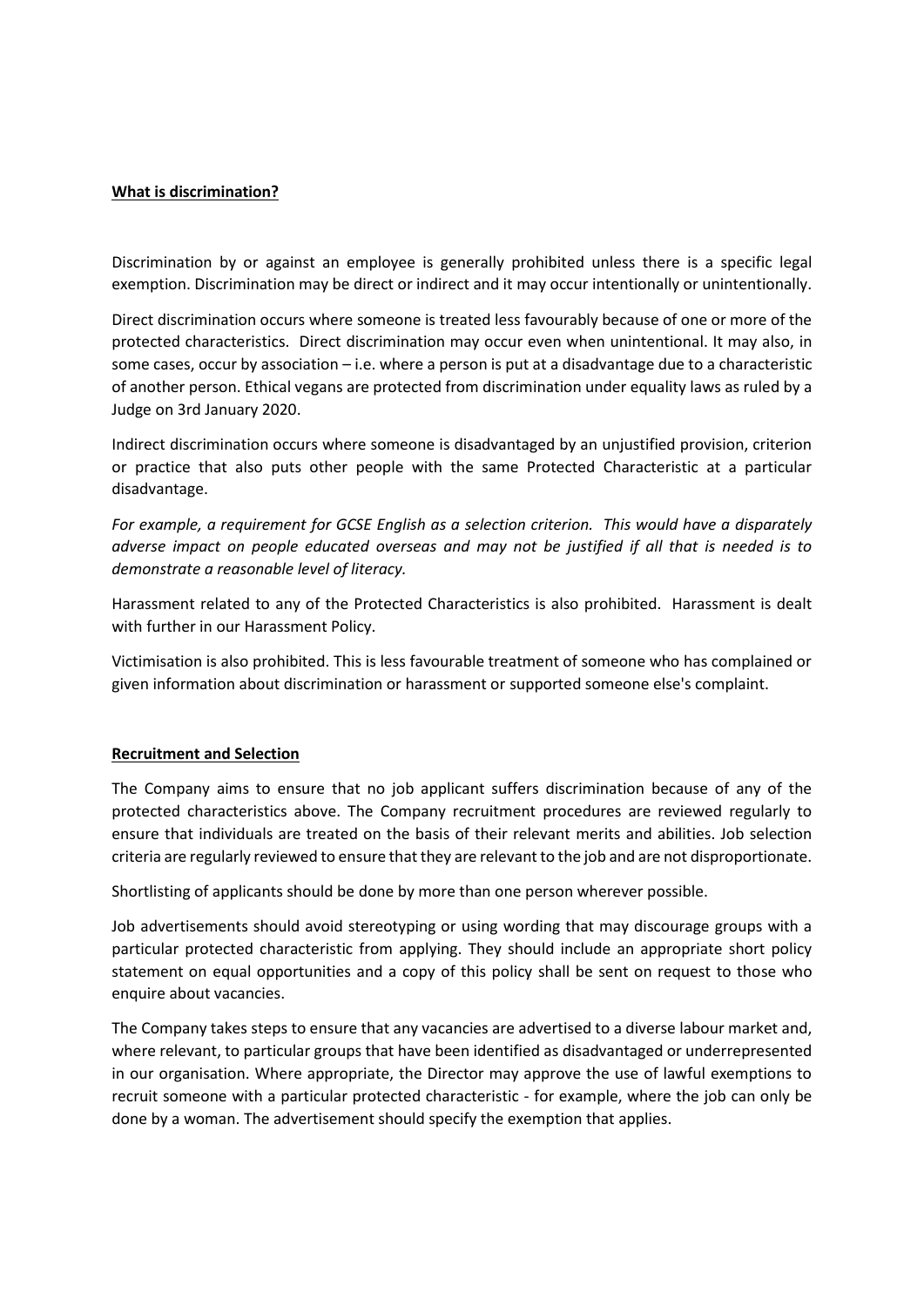Applicants should not be asked about health or disability before a job offer is made. There are limited exceptions, which should only be used with the Directors approval. For example:

- Questions necessary to establish if an applicant can perform an intrinsic part of the job (subject to any reasonable adjustments).
- Questions to establish if an applicant is fit to attend an assessment or any reasonable adjustments that may be needed at interview or assessment.
- Positive action to recruit disabled persons.
- Equal opportunities monitoring (which will not form part of the decision-making process).

Applicants should not be asked about past or current pregnancy or future intentions related to pregnancy. Applicants should not be asked about matters concerning age, race, religion or belief, sexual orientation, or gender reassignment without the approval of the appropriate Company representative (who should first consider whether such matters are relevant and may lawfully be taken into account).

The Company are required by law to ensure that all employees are entitled to work in the UK. Assumptions about immigration status should not be made based on appearance or apparent nationality. All prospective employees, regardless of nationality, must be able to produce original documents (such as a passport) before employment starts, to satisfy current immigration legislation. The list of acceptable documents is available from you Manager or the UK Border Agency.

To ensure that this policy is operating effectively, and to identify groups that may be underrepresented or disadvantaged in our organisation, the Company monitors applicants' ethnic group, gender, disability, sexual orientation, religion and age as part of the recruitment procedure.

Provision of this information is voluntary, and it will not adversely affect an individual's chances of recruitment or any other decision related to their employment. The information is removed from applications before shortlisting and kept in an anonymised format solely for the purposes stated in this policy. Analysing this data helps us take appropriate steps to avoid discrimination and improve equality and diversity.

# **Staff Training and Promotion and Conditions of Service**

Staff training needs will be identified through regular staff appraisals. All staff will be given appropriate access to training to enable them to progress within the organisation and all promotion decisions will be made on the basis of merit.

Workforce composition and promotions will be regularly monitored to ensure equality of opportunity at all levels of the organisation. Where appropriate, steps will be taken to identify and remove unjustified barriers and to meet the special needs of disadvantaged or underrepresented groups.

The Company conditions of service, benefits and facilities are reviewed regularly to ensure that they are available to all staff that should have access to them and that there are no unlawful obstacles to accessing them.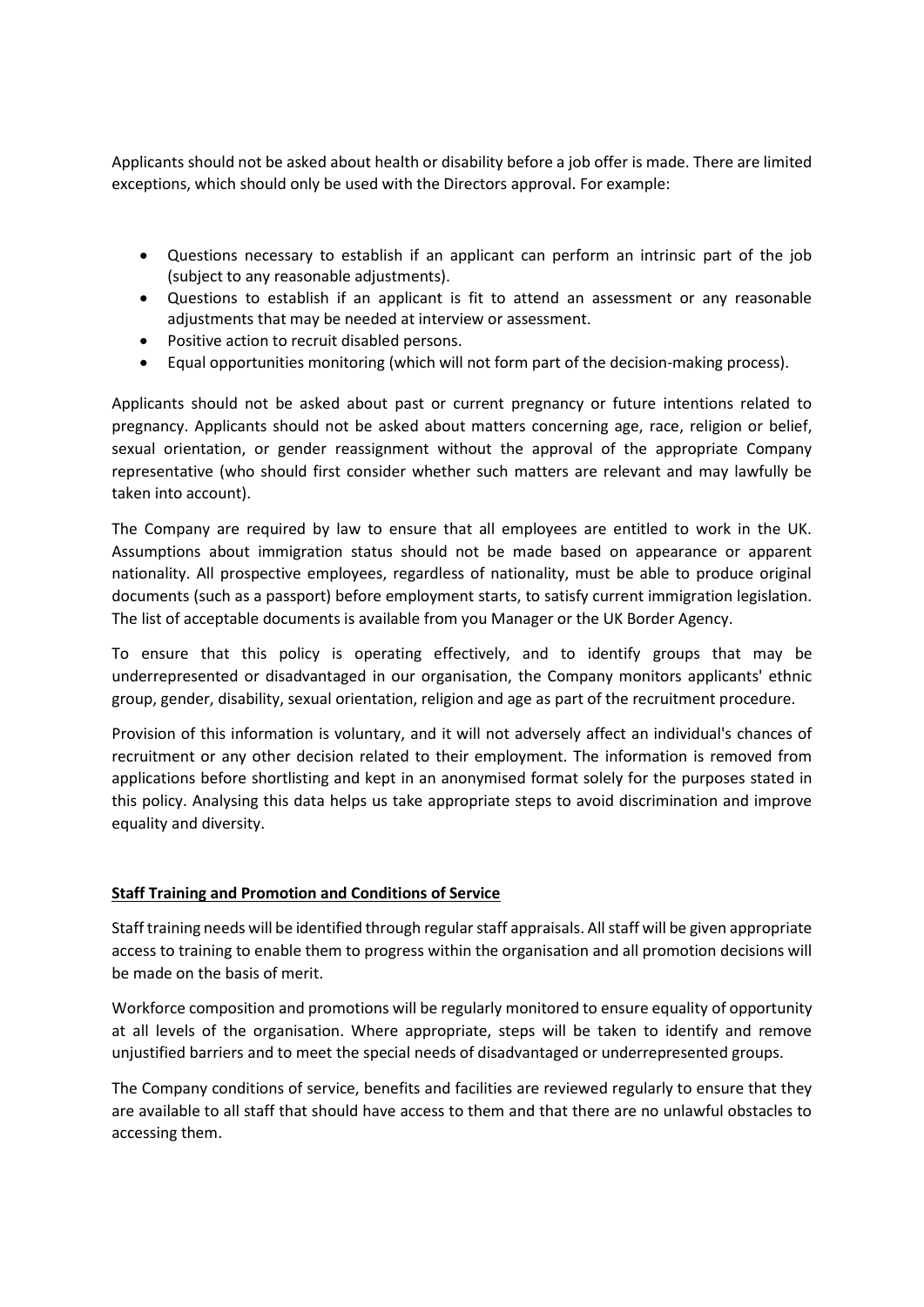# **Termination of Employment**

The Company will ensure that redundancy criteria and procedures are fair and objective and are not directly or indirectly discriminatory.

The Company will also ensure that disciplinary procedures and penalties are applied without discrimination, whether they result in disciplinary warnings, dismissal or other disciplinary action.

# **Disability Discrimination**

If you are disabled or become disabled, the Company will encourage you to tell the Company about your condition so that the Company can support you as appropriate.

If you experience difficulties at work because of your disability, you may wish to contact a Director to discuss any reasonable adjustments that would help overcome or minimise the difficulty. The Director may wish to consult with you and your medical adviser(s) about possible adjustments. The Company will consider the matter carefully and try to accommodate your needs within reason. If the Company considers a particular adjustment would not be reasonable the Company will explain our reasons and try to find an alternative solution where possible.

The Company will monitor the physical features of our premises to consider whether they place disabled workers, job applicants or service users at a substantial disadvantage compared to other staff.

Where reasonable, we will take steps to improve access for disabled staff and service users.

## **Fixed-Term Employees and Agency Workers**

We monitor our use of fixed-term employees and agency workers, and their conditions of service, to ensure that they are being offered appropriate access to benefits, training, promotion and permanent employment opportunities. We will, where relevant, monitor their progress to ensure that they are accessing permanent vacancies.

## **Part Time Work**

The Company monitor the conditions of service of part-time employees and their progression to ensure that they are being offered appropriate access to benefits and training and promotion opportunities. The Company will ensure requests to alter working hours are dealt with appropriately under our Flexible Working Policy.